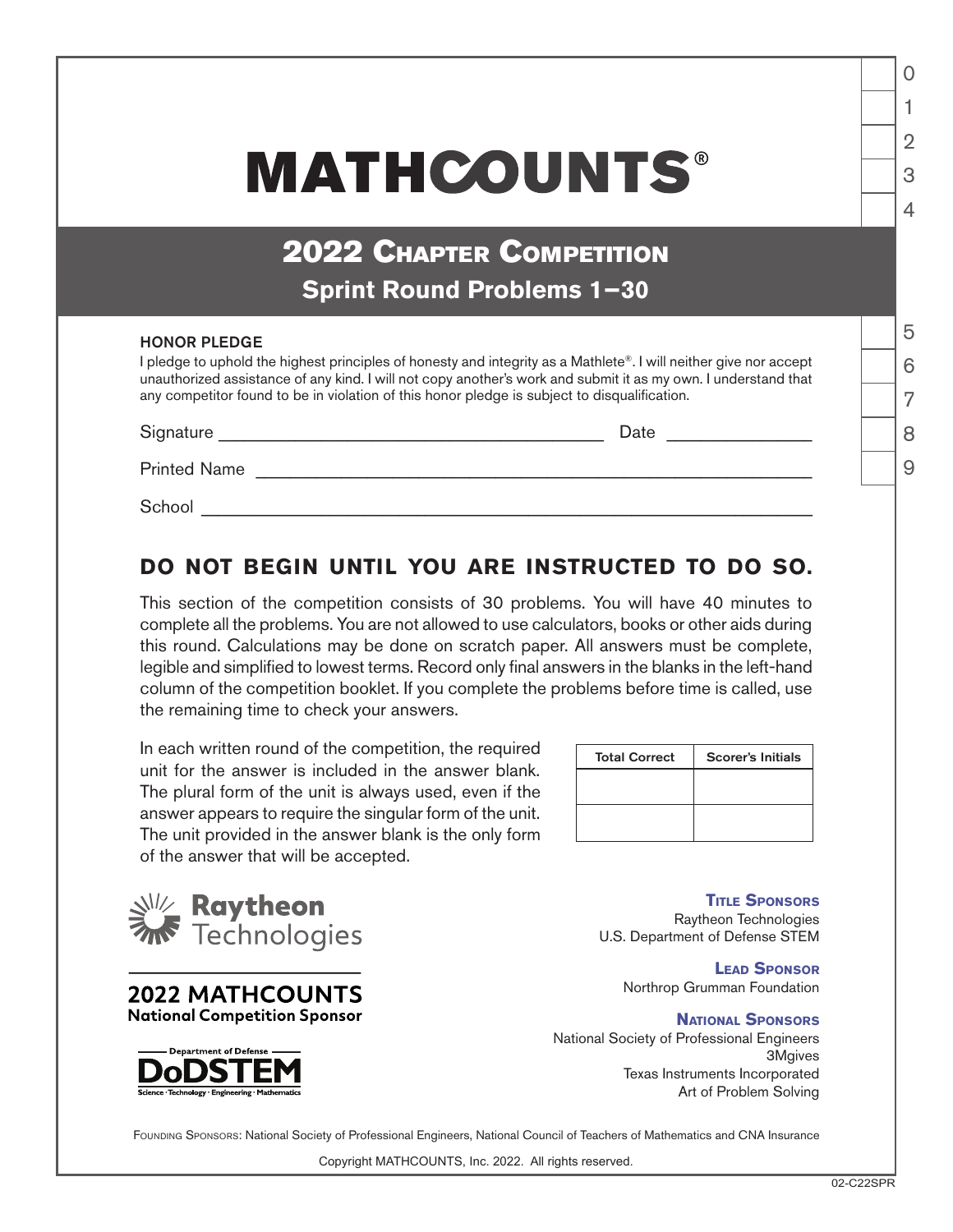| 1.           | What is the value of $3^4$ – 2 $\times$ 4 <sup>2</sup> ?                                                                                                                                                                                                                                                                                |
|--------------|-----------------------------------------------------------------------------------------------------------------------------------------------------------------------------------------------------------------------------------------------------------------------------------------------------------------------------------------|
| 2.           | What is the value of the result when four million three hundred twenty-five<br>thousand one hundred thirty-one is subtracted from four million three hundred<br>twenty-six thousand fifty-two?                                                                                                                                          |
| 3.           | What is the median of the data set $\{4, 16, 0, 8, 3, 11, 7\}$ ?                                                                                                                                                                                                                                                                        |
| 4.<br>pieces | Parker and his three friends went trick-or-treating together. If Parker got 11<br>pieces of candy, and each of his friends got twice as much candy as he did, how<br>many pieces of candy did Parker and his friends get in all?                                                                                                        |
| 5.           | Follow these steps:<br>1. Choose a two-digit positive integer.<br>2. Multiply it by 153.<br>3. Add the digits of the number obtained.<br>4. If the sum resulting from step 3 has more than one digit, repeat step 3. If<br>the sum resulting from step 3 has one digit, stop.<br>What number is the result of following this algorithm? |

Copyright MATHCOUNTS, Inc. 2022. All rights reserved. 2022 Chapter Sprint Round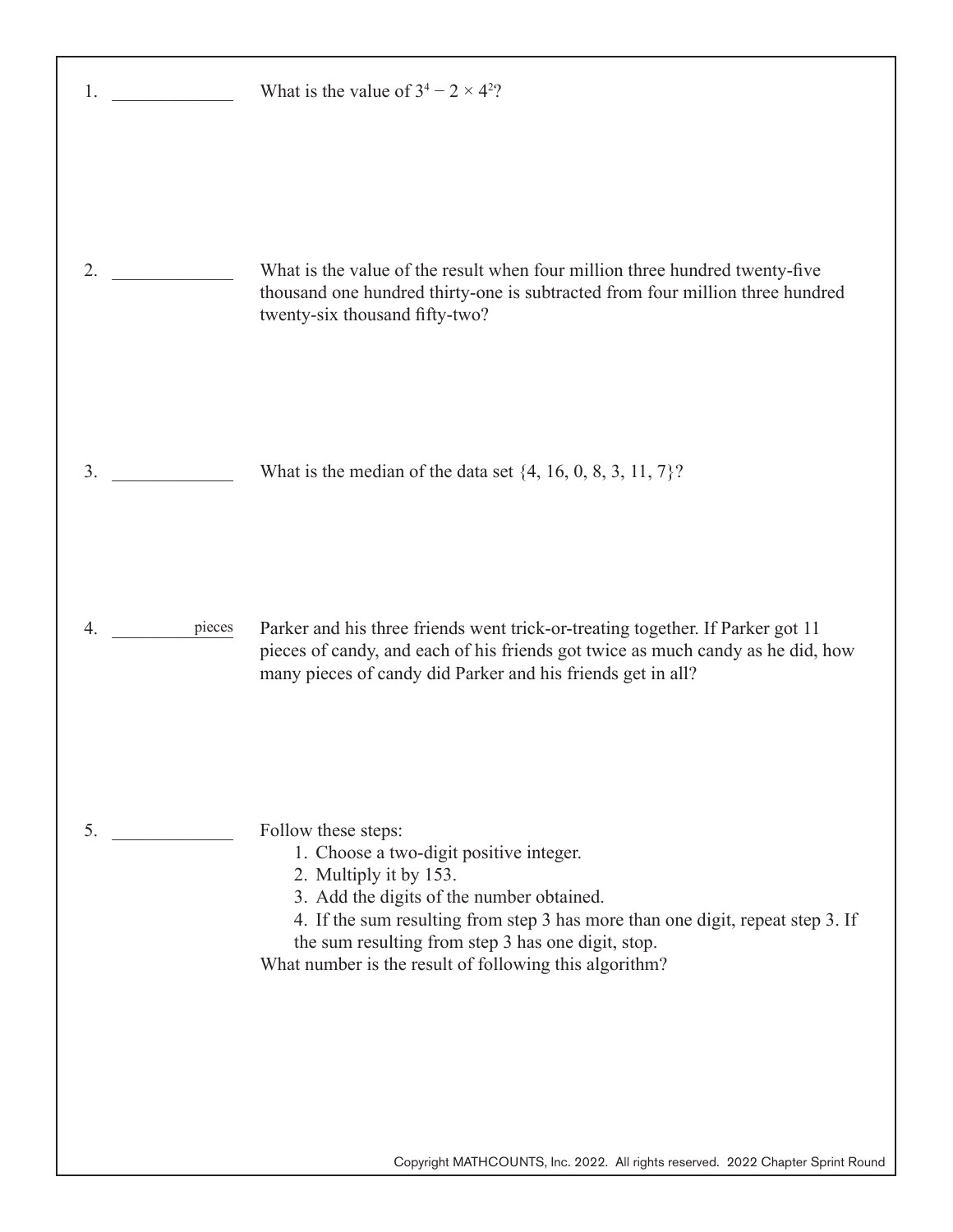|                | In each room, she is instructed to either walk straight (S), make a right turn<br>$(R)$ , or make a left turn $(L)$ . The instructions always<br>indicate movement relative to the direction she is<br>facing as she physically walks through the grid of<br>rooms. She keeps going until she reaches the room<br>with the $\triangle$ . Including the room into which she enters,<br>and the room with the $\spadesuit$ , how many total rooms does | S       | $\bf R$     | S           |                  |                  |
|----------------|------------------------------------------------------------------------------------------------------------------------------------------------------------------------------------------------------------------------------------------------------------------------------------------------------------------------------------------------------------------------------------------------------------------------------------------------------|---------|-------------|-------------|------------------|------------------|
|                |                                                                                                                                                                                                                                                                                                                                                                                                                                                      | L       | $\mathbf R$ | $\mathbf R$ | L<br>$\mathbf L$ | L<br>$\mathbf R$ |
|                |                                                                                                                                                                                                                                                                                                                                                                                                                                                      | L       | S           | S           | R                | S                |
|                |                                                                                                                                                                                                                                                                                                                                                                                                                                                      | $\bf R$ | $\mathbf R$ | L           | R                | S                |
|                | Annie visit during this walk?                                                                                                                                                                                                                                                                                                                                                                                                                        | S       | S           |             | S                |                  |
| 7.             | The sum of the integer $n$ and eighteen is equal to the product of four and five.<br>What is the value of $n$ ?                                                                                                                                                                                                                                                                                                                                      |         |             |             |                  |                  |
| 8.<br>students | More than 100 students signed up to participate in the Geography Bowl<br>competition. If teams of 2 could be made with no students left out, and teams<br>of 3 could also be made with no students left out, what is the fewest number of<br>students who could have signed up for the Geography Bowl?                                                                                                                                               |         |             |             |                  |                  |
| colors<br>9.   | Manuel wishes to paint each face of his rectangular prism such that no two<br>adjacent faces of his prism are the same color. What is the minimum number of<br>unique paint colors he needs to achieve this?                                                                                                                                                                                                                                         |         |             |             |                  |                  |
|                |                                                                                                                                                                                                                                                                                                                                                                                                                                                      |         |             |             |                  |                  |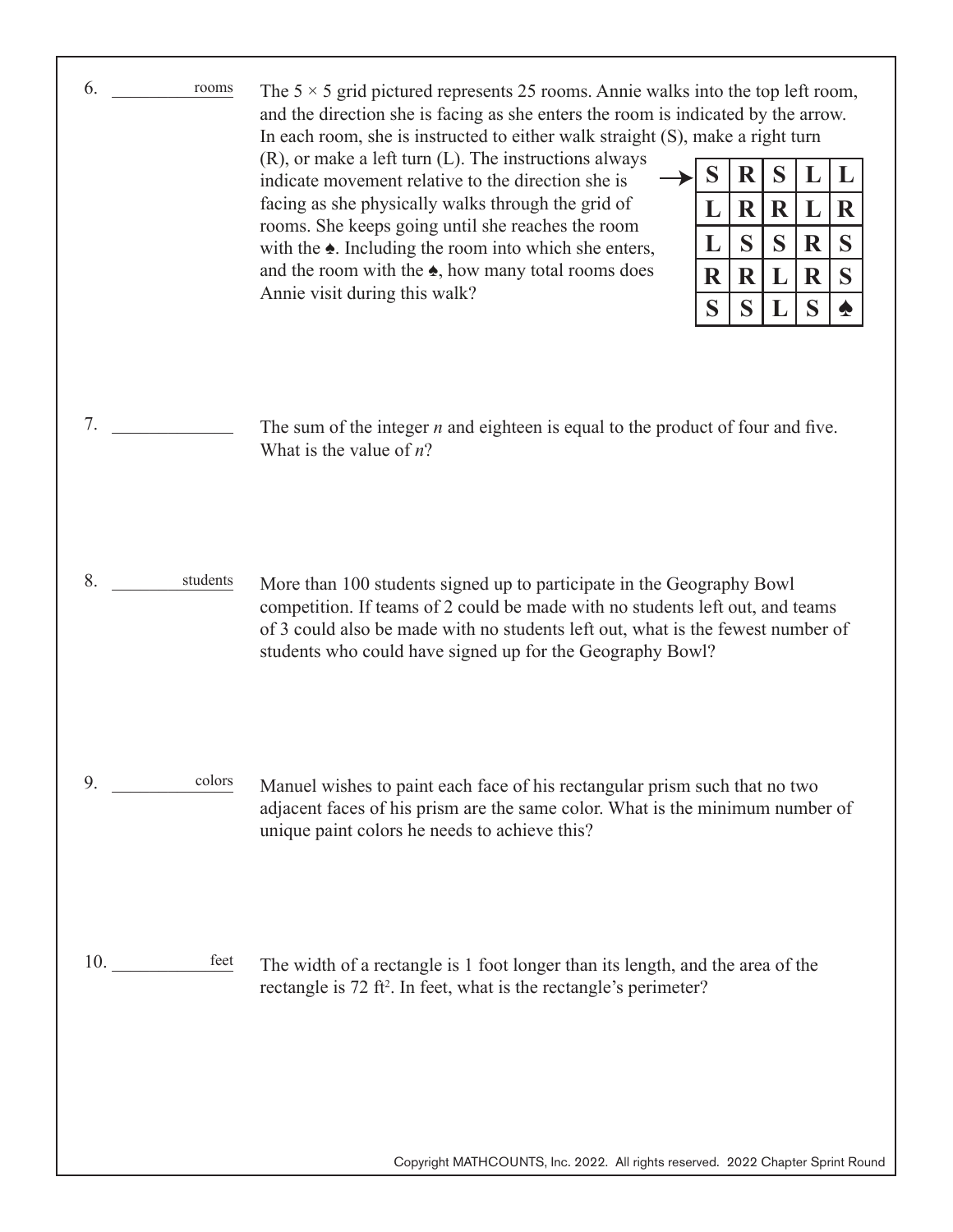| chickens<br>11.    | A nonzero number of goats, each with four legs, and a nonzero number of<br>chickens, each with two legs, are living on a farm. Between all the animals,<br>there are $\frac{3}{8}$ as many heads as there are legs. Assuming that all animals have all<br>of their limbs, what is the fewest possible number of chickens on the farm?                                                                                                                                                                                                                                                                                                                                                                                                                                                                                                            |
|--------------------|--------------------------------------------------------------------------------------------------------------------------------------------------------------------------------------------------------------------------------------------------------------------------------------------------------------------------------------------------------------------------------------------------------------------------------------------------------------------------------------------------------------------------------------------------------------------------------------------------------------------------------------------------------------------------------------------------------------------------------------------------------------------------------------------------------------------------------------------------|
| points<br>12.      | In Olympic diving, there are seven judges who rate the performance of each<br>dive on a scale from $0$ to $10$ , using half-point increments, where $0$ is a failed<br>attempt and 10 is excellent. After each of the seven judges has scored the dive,<br>the two highest scores and the two lowest scores are discarded. The remaining<br>three scores are then added together and the sum is multiplied by the degree<br>of difficulty of the dive. This degree of difficulty is a number between 1.2 and<br>3.6. A famous Olympian diver completed a dive with degree of difficulty 3.5<br>and received the following seven performance scores from the judges: 8.0, 7.0,<br>8.5, 7.5, 7.5, 8.0, 7.0. What was the final number of points that the Olympian<br>received on this dive? Express your answer as a decimal to the nearest tenth. |
| 13.<br>cups        | Michael is baking cookies. His cookie recipe calls for $1\frac{3}{4}$ cups sugar and makes<br>24 cookies. If he wants to scale the recipe to make exactly 18 cookies, how<br>many cups of sugar will he need? Express your answer as a mixed number.                                                                                                                                                                                                                                                                                                                                                                                                                                                                                                                                                                                             |
| meters<br>14.      | Fyodor and his three sons, Ivan, Dmitri and Alyosha, are standing exactly on<br>the corners of a rectangular room. Fyodor is 3 meters from Dmitri and 5 meters<br>from Ivan. What is the minimum possible distance that Fyodor could be from<br>Alyosha?                                                                                                                                                                                                                                                                                                                                                                                                                                                                                                                                                                                         |
| calculators<br>15. | The Ten Finger calculator company periodically checks random calculators<br>before shipping crates out to customers. On Wednesday, 12 calculators from<br>each of 64 crates of 144 calculators were tested. Two of the tested calculators<br>were found to be defective. Based on this rate of defect, how many total<br>calculators are expected to be defective?                                                                                                                                                                                                                                                                                                                                                                                                                                                                               |

Copyright MATHCOUNTS, Inc. 2022. All rights reserved. 2022 Chapter Sprint Round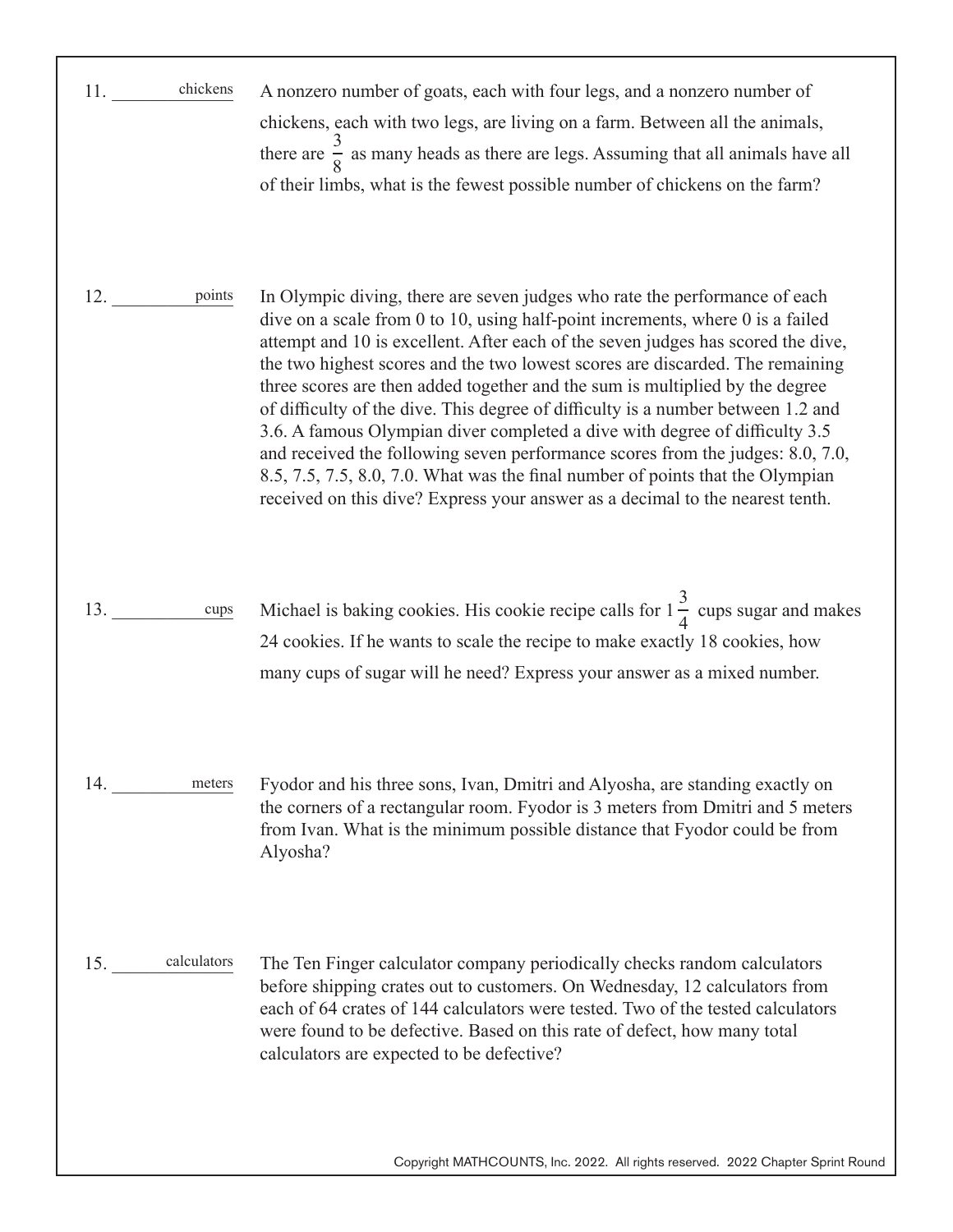$16.$   $\frac{\$}{\$}$ At a concert for the band Algal Rhythms, 75% of the tickets were sold at the full price of \$30. The remaining 25% of tickets were sold at a discounted price of \$10. What was the average selling price of a ticket at the Algal Rhythms concert? Express your answer in dollars, rounded to the nearest cent.  $\mathrm{ft}^2$ From 1908 to 1940, a house could be mail-ordered from the Sears catalog. 17. \_\_\_\_\_\_\_\_\_\_\_\_\_ Shown here is a floor plan for the Shelburne No. 1 model which was sold during the 1920s. The dimensions of each room are given in feet and inches, and adjacent walls meet at right angles. 7′ 6″ × 4′ 4″ In square feet, what is the area of Lavatory Closet **Bedroom** the dining room of the Shelburne  $14'5'' \times 11'5''$ No. 1 model? Express your answer to the nearest square foot. **Living Room** illi  $14'5'' \times 25'0''$ **Kitchen**  $10'5'' \times 13'5''$ **Dining Room**  $11' 6'' \times 12' 5''$ **ERROR Masonry**  $11'0'' \times 6'0''$ **SHELBURNE No. 1 FIRST FLOOR PLAN**  $ft<sup>2</sup>$ A gardener uses exactly 500 feet of fencing to completely enclose a rectangular 18. \_\_\_\_\_\_\_\_\_\_\_\_\_ area in her backyard. If the width of her garden is 50 feet less than the length, what will be the area of her garden?  $19.$   $\vdots$ a.m. Joe left home traveling to Agora. At 10:32 a.m., Joe's speedometer showed that he was going 75 mi/h, and Joe knew that he had 60 miles left to travel. Assuming Joe maintains an average speed of 75 mi/h, what time will it be when he arrives in Agora? Express your answer in the form HH:MM, where HH represents the two-digit hour and MM represents the two-digit minute. 2 20. \_\_\_\_\_\_\_\_\_\_\_\_\_ The 5th power of a positive number is equal to the product of  $\frac{1}{3}$  and the 4th power of the number. What is the ratio of this number's 10th power to its 8th power? Express your answer as a common fraction.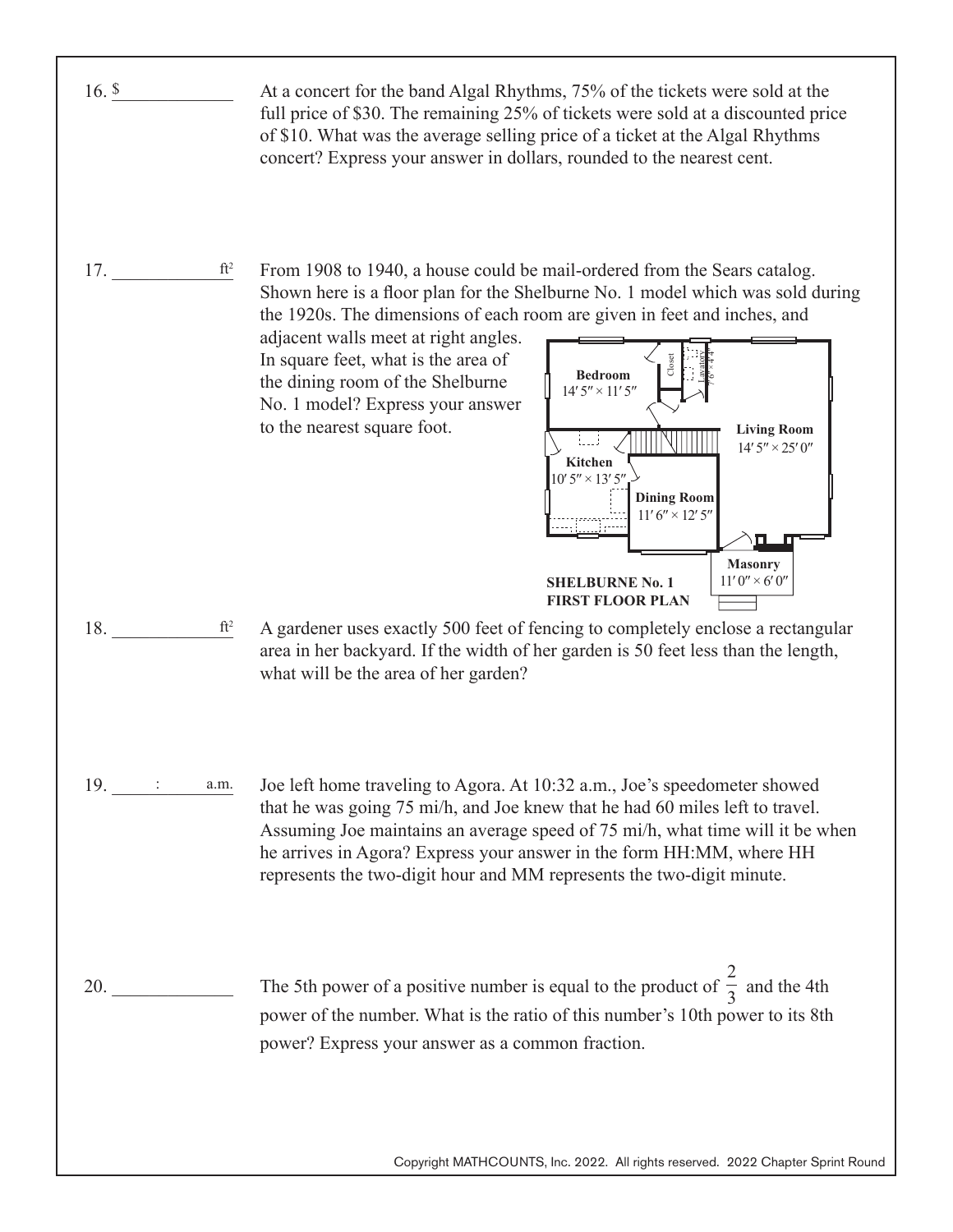

Copyright MATHCOUNTS, Inc. 2022. All rights reserved. 2022 Chapter Sprint Round